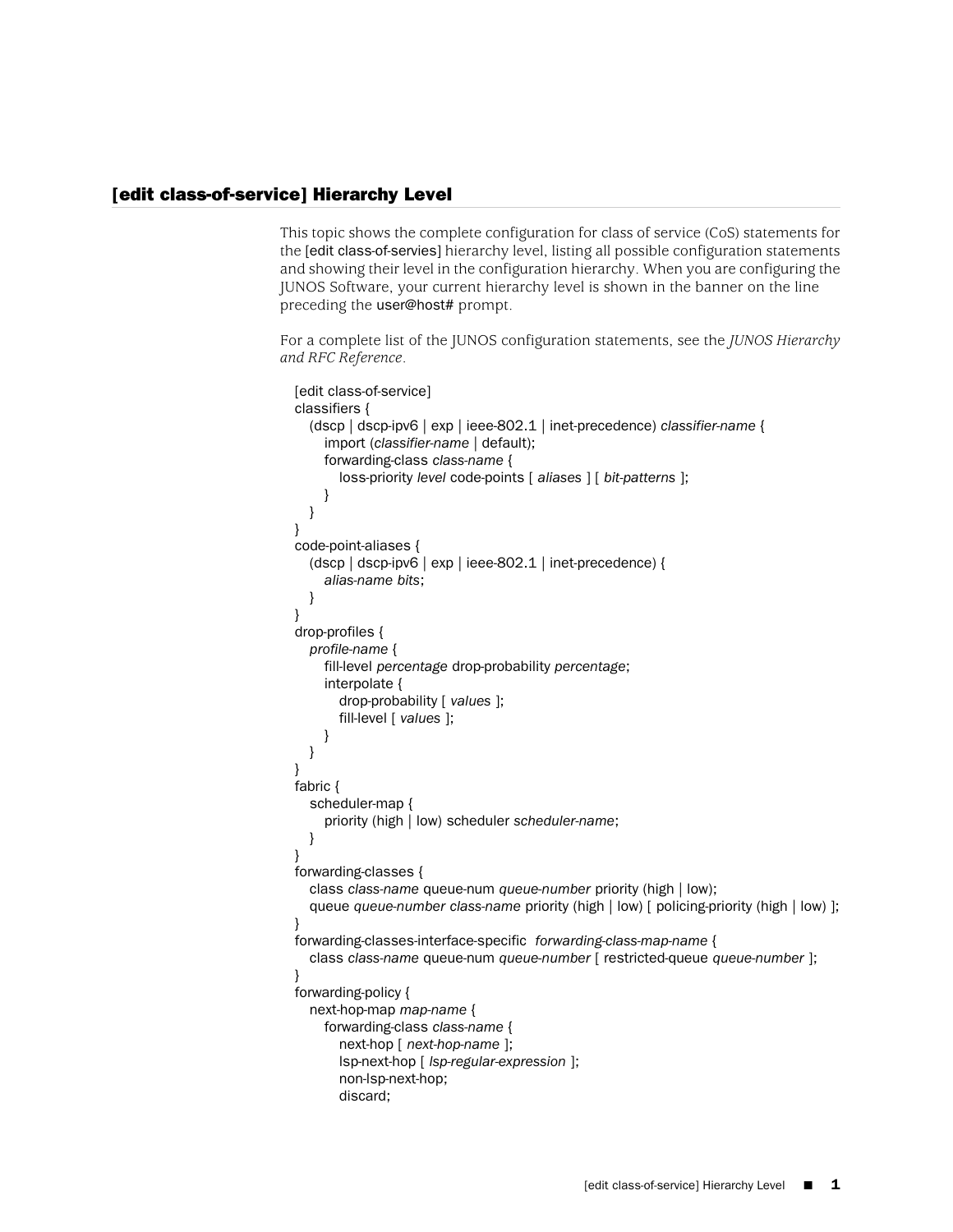```
}
  }
  class class-name {
    classification-override {
      forwarding-class class-name;
    }
  }
}
fragmentation-maps {
  map-name {
    forwarding-class class-name {
       drop-timeout milliseconds;
       fragment-threshold bytes;
       multilink-class number;
       no-fragmentation;
    }
  }
}
host-outbound-traffic {
  forwarding-class class-name;
  dscp-code-point value;
}
interfaces {
  interface-name {
    input-scheduler-map map-name;
    input-shaping-rate rate;
    irb {
       unit logical-unit-number {
         classifiers {
           type (classifier-name | default) family (mpls | all);
         }
         rewrite-rules {
           dscp (rewrite-name | default);
           dscp-ipv6 (rewrite-name | default);
           exp (rewrite-name | default)protocol protocol-types;
           ieee-802.1 (rewrite-name | default) vlan-tag (outer | outer-and-inner);
           inet-precedence (rewrite-name | default);
         }
      }
    }
    output-forwarding-class-map forwarding-class-map-name;
    member-link-scheduler (replicate | scale);
    scheduler-map map-name;
    scheduler-map-chassis map-name;
    shaping-rate rate;
    unit logical-unit-number {
       classifiers {
         (dscp | dscp-ipv6 | exp | ieee-802.1 | inet-precedence) (classifier-name |
           default) family (mpls | inet);
       }
       forwarding-class class-name;
       fragmentation-map map-name;
       input-scheduler-map map-name;
       input-shaping-rate (percent percentage | rate);
       input-traffic-control-profile profile-name shared-instance instance-name;
       output-traffic-control-profile profile-name shared-instance instance-name;
```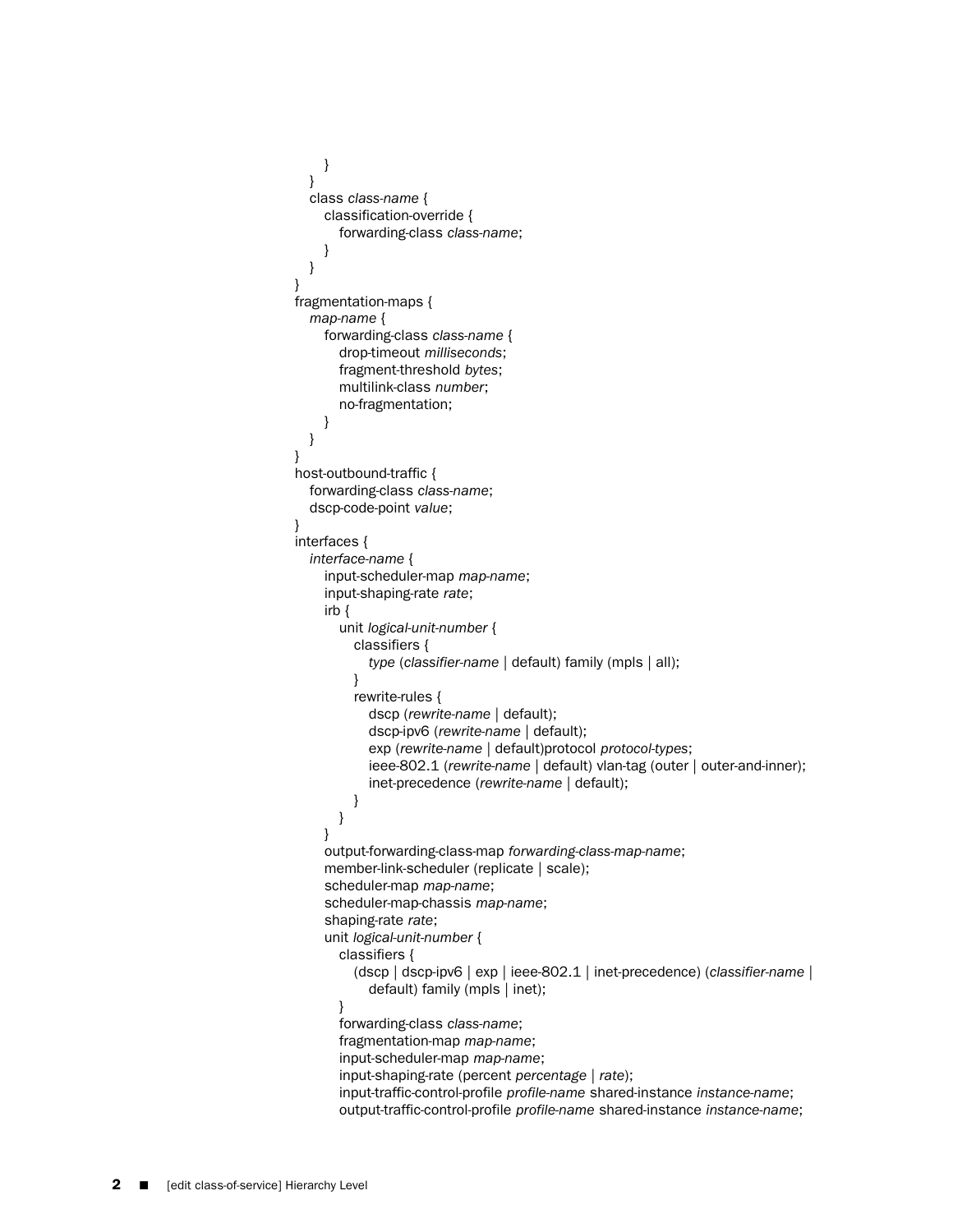```
per-session-scheduler;
       rewrite-rules {
         dscp (rewrite-name | default)protocol protocol-types;
         dscp-ipv6 (rewrite-name | default);
         exp (rewrite-name | default)protocol protocol-types;
         exp-push-push-push default;
         exp-swap-push-push default;
         ieee-802.1 (rewrite-name | default) vlan-tag (outer | outer-and-inner);
         inet-precedence (rewrite-name | default)protocol protocol-types;
       }
       scheduler-map map-name;
       shaping-rate rate;
       translation-table (to-dscp-from-dscp | to-dscp-ipv6-from-dscp-ipv6 | to-exp-from-exp
         | to-inet-precedence-from-inet-precedence) table-name;
    }
  }
}
restricted-queues {
  forwarding-class class-name queue queue-number;
}
rewrite-rules {
  (dscp | dscp-ipv6 | exp | ieee-802.1 | inet-precedence) rewrite-name {
    import (rewrite-name | default);
    forwarding-class class-name {
       loss-priority level code-point (alias | bits);
    }
  }
}
routing-instances routing-instance-name {
  classifiers {
    exp (classifier-name | default);
    dscp (classifier-name | default);
    dscp-ipv6 (classifier-name | default);
  }
}
scheduler-maps {
  map-name {
    forwarding-class class-name scheduler scheduler-name;
  }
}
schedulers {
  scheduler-name {
    buffer-size (percent percentage | remainder | temporal microseconds);
    drop-profile-map loss-priority (any | low | medium-low | medium-high | high)protocol
       (any | non-tcp | tcp) drop-profile profile-name;
    excess-priority (low | high);
    excess-rate percent percentage;
    priority priority-level;
    transmit-rate (rate | percent percentage | remainder) <exact | rate-limit>;
  }
}
traffic-control-profiles profile-name {
  delay-buffer-rate (percent percentage | rate);
  excess-rate (percent percentage | proportion value);
  guaranteed-rate (percent percentage | rate);
  overhead-accounting (frame-mode | cell-mode) <bytes byte-value>;
```